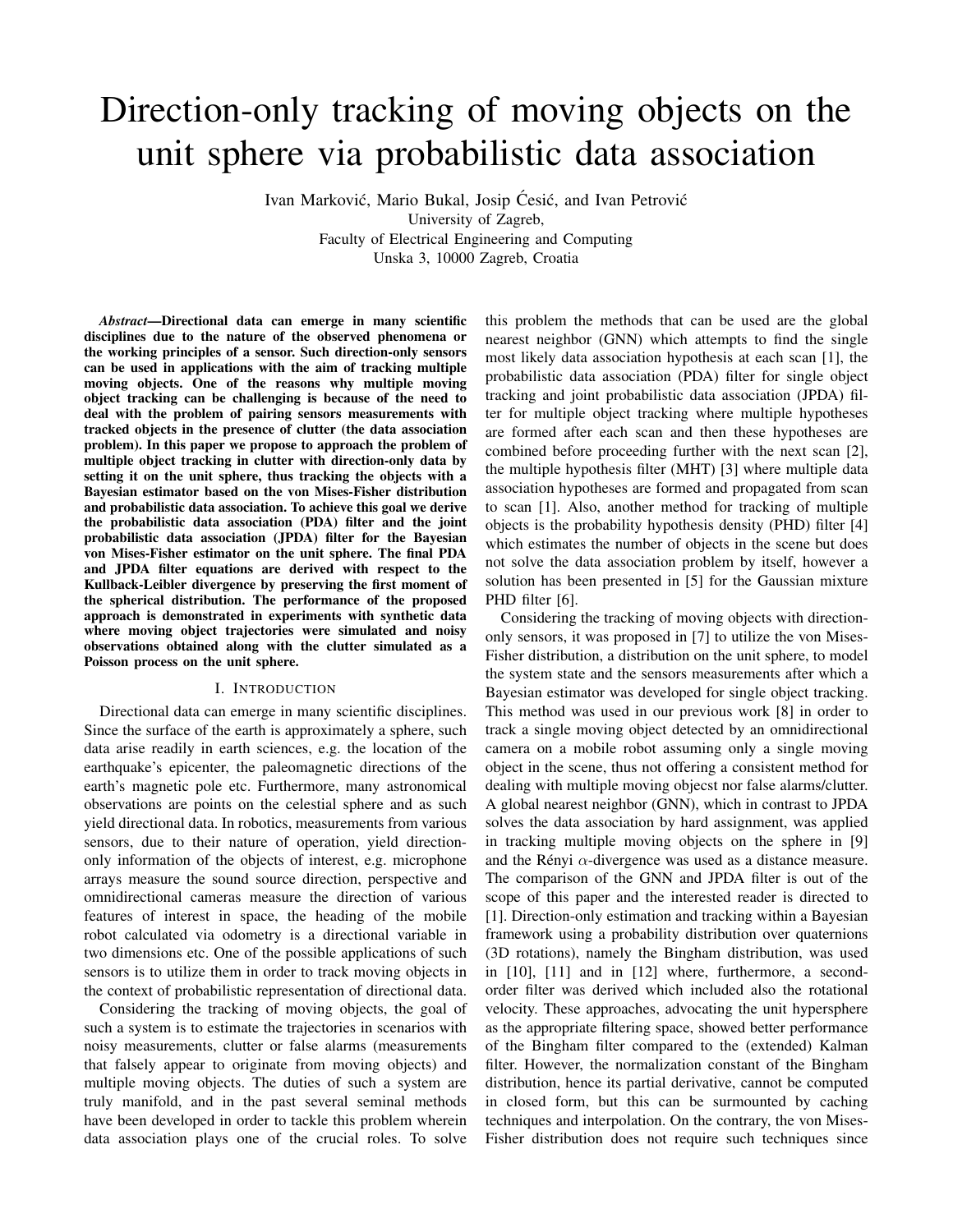the normalization constant and its partial derivative can be calculated in closed form, which will be of practical interest in the ensuing JPDA equations, but it will involve at one point a numerical inversion of a ratio of Bessel functions since the derived equations are transcendental. Note that the Bingham and the von Mises-Fisher distributions reside on different manifolds, namely the unit quaternion hypersphere and the unit vector sphere, respectively. It is also worth bringing attention to similar approaches, where Bayesian filters were developed based on the von Mises distribution, a circular distribution in 2D [11], [13]–[15].

In this paper we propose a probabilistic data association solution to the problem of tracking a single and multiple moving objects in clutter with direction-only sensors. We pose the problem on the unit sphere and utilize a Bayesian tracking algorithm that is based on a spherical distribution, namely the von Mises-Fisher distribution. To solve the data association problem we derive the PDA and JPDA filter equations for the aforementioned Bayesian von Mises-Fisher filter. This constituted (i) deriving the a posteriori probabilities of association events on the unit sphere which essentially weigh each hypothetical estimation and form a mixture of von Mises-Fisher densities, (ii) determining the final (single) component density as the result of the update in the PDA and JPDA filter by preserving the first moment of the spherical distribution (which is optimal in the Kullback-Leibler sense), and (iii) modeling the false alarms as Poisson processes on the unit sphere. The proposed algorithms were tested on a synthetic data set comprising of single and multiple-object scenarios where direction-only measurements were corrupted with noise and clutter.

The paper is organized as follows. Section II presents the general mathematical background and formulae for tracking on the sphere with the von Mises-Fisher distribution. Section III describes the proposed PDA and JPDA filtering approaches based on the von Mises-Fisher distribution. Section IV presents the results of the synthetic data experiments, while Section V in the end concludes the paper.

#### II. GENERAL BACKGROUND

When considering directions in  $d$  dimensions, i.e. unit vectors in d-dimensional Euclidean space  $\mathbb{R}^d$ , one can represent them as points on the  $(d-1)$ –dimensional sphere  $\mathbb{S}^{d-1}$  of unit radius. Thus, in our notation, 1–sphere is the unit circle in  $\mathbb{R}^2$  and the 2-sphere is the surface of the unit ball in  $\mathbb{R}^3$ . In the sequel we introduce all the necessary constituents and discuss the basic paradigm of a tracking system on the unit 2–sphere using von Mises–Fisher distributions.

# *A. von Mises–Fisher distribution*

Parametric probability distribution  $f(\mu, \kappa)$  defined on the unit  $(d-1)$ -dimensional sphere  $\mathbb{S}^{d-1}$ , whose probability density function (pdf) is given by

$$
f(\mathbf{x}; \boldsymbol{\mu}, \kappa) = C_d(\kappa) \exp(\kappa \boldsymbol{\mu} \cdot \mathbf{x}), \quad \mathbf{x} \in \mathbb{S}^{d-1}, \qquad (1)
$$

is called *von Mises–Fisher (vMF) distribution* with parameters  $\kappa \geq 0$  and  $\mu \in \mathbb{S}^{d-1}$  denoting the concentration and the mean direction, respectively. Expression

$$
C_d(\kappa) = \frac{\kappa^{d/2 - 1}}{(2\pi)^{d/2} I_{d/2 - 1}(\kappa)}
$$
 (2)

is the normalization constant, where  $I_p$  denotes the modified Bessel function of the first kind and order  $p$  [16]. Density (1) is rotationally invariant around the mean direction and, analogously to the multivariate Gaussian distribution, characterized by the maximum entropy principle in the sense that it maximizes the Boltzmann–Shannon entropy under prescribed directional mean [16].

Von Mises-Fisher distributions constitute an *exponential family* [17] parametrized by the natural parameter  $\theta = \kappa \mu \in$  $\mathbb{R}^d$  and the log-normalizing function given by

$$
F_d(\boldsymbol{\theta}) = -\log C_d(||\boldsymbol{\theta}||). \tag{3}
$$

The minimal sufficient statistics is the identity map,  $t(x) = x$ on  $\mathbb{S}^{d-1}$ , hence, the vMF distribution is completely determined by the *directional (angular) mean* <sup>1</sup>

$$
\mathbb{E}[\boldsymbol{x}] = \int_{\mathbb{S}^{d-1}} \boldsymbol{x} f(\boldsymbol{x}; \boldsymbol{\mu}, \kappa) \mathrm{d}\boldsymbol{x} = \nabla F_d(\boldsymbol{\theta}) =: A_d(\kappa)\boldsymbol{\mu}, \quad (4)
$$

where  $A_d(\kappa)$  is the ratio of the following Bessel functions

$$
A_d(\kappa) = \frac{I_{d/2}(\kappa)}{I_{d/2-1}(\kappa)}.
$$
\n(5)

Due to the present application of moving objects tracking, we are particularly interested in case of  $d = 3$  and vMF distributions on the unit 2-sphere  $\mathbb{S}^2$ , where the above expressions simplify to [16]

$$
C_3(\kappa) = \frac{\kappa}{4\pi \sinh \kappa} \quad \text{and} \quad A_3(\kappa) = \frac{1}{\tanh \kappa} - \frac{1}{\kappa} \,. \tag{6}
$$

An example of a von Mises-Fisher distribution on the unit 2–sphere  $\mathbb{S}^2$  with different mean directions and concentration parameters is depicted in Fig. 1.

# *B. Motion model*

In our model we assume that moving objects are relatively slow with respect to the sampling rate, i.e. changes in the objects's position between two consequent observations are relatively small. Mathematically, motion of such objects is then described by a wide-sense stationary stochastic processes, among which, the Wiener process (Brownian motion) is the standard choice [18]. These time-continuous processes are typically further approximated by a random walk of a fixed time step. We will briefly describe two model examples whose transition probability function can be well approximated by the vMF distributions, thus motivating the nonlinear filtering framework discussed in Section II-D.

First, consider the isotropic Wiener process in  $\mathbb{R}^3$  and corresponding time-discretization (random walk) of fixed time step  $\tau > 0$ . The transition probability density function of the process is given by the Gaussian density

$$
p(\boldsymbol{x}^{k}|\boldsymbol{x}^{k-1}) = \frac{1}{(2\pi\sigma_{\tau}^{2})^{3/2}}\exp(-\|\boldsymbol{x}^{k}-\boldsymbol{x}^{k-1}\|^{2}/2\sigma_{\tau}^{2}),
$$
 (7)

<sup>1</sup>Note that the *directional mean* is defined by the integral (4), while the *mean direction*  $\mu$  is the parameter of the von Mises-Fisher distribution.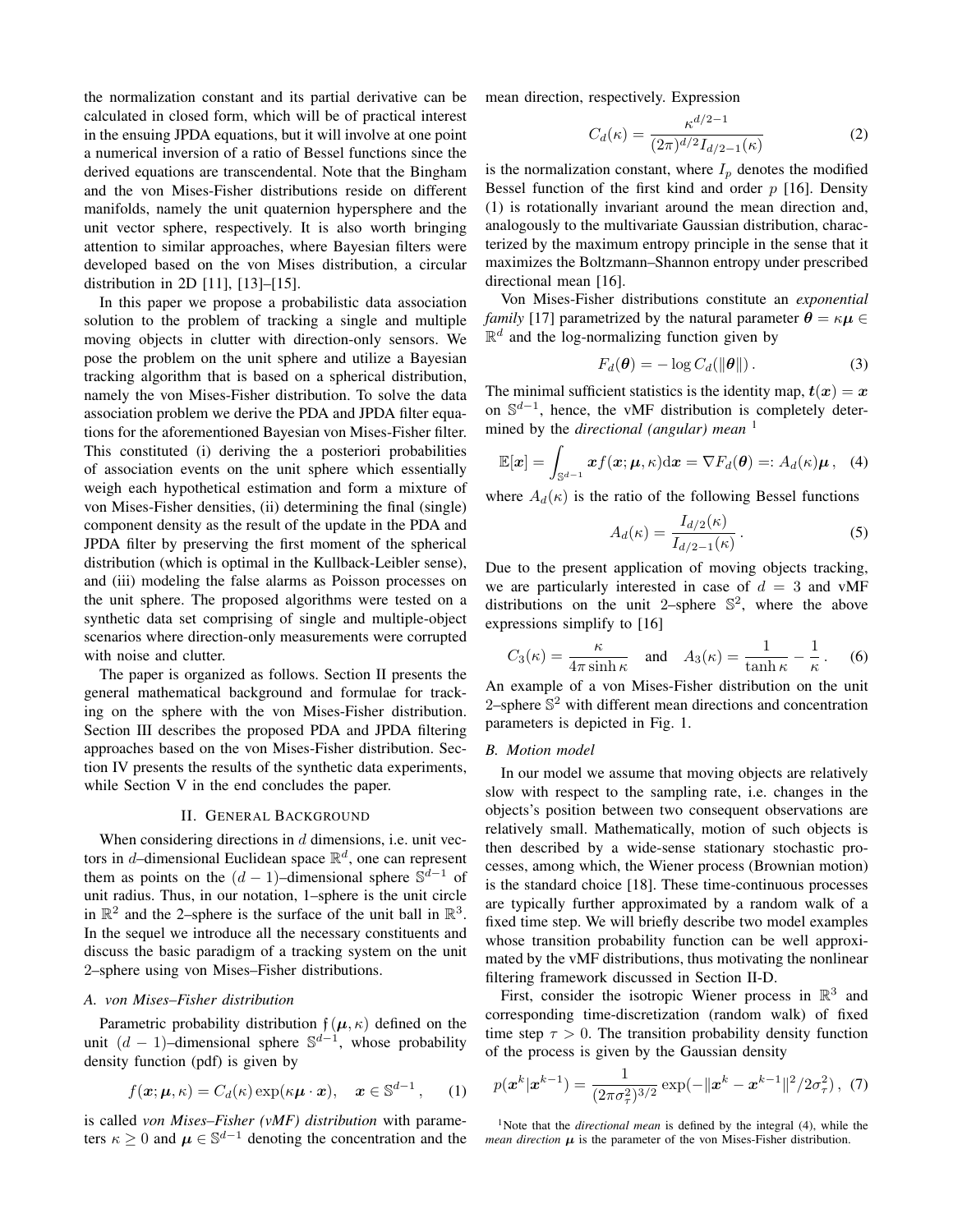

Fig. 1: Samples on the unit 2–sphere of the von Mises-Fisher distribution with different mean directions and concentration parameters of 50 (red), 150 (green), 500 (blue).

where  $\sigma_{\tau}^2 := \sigma^2 \tau$  and  $\sigma > 0$  denotes the process strength. If we are confined to a mesurement device which only measures direction  $\hat{x}^k \in \mathbb{S}^2$  of position vectors  $x^k$ , then marginalizing (7) over the range, one obtaines statistical model being the *angular Gaussian* density [19]

$$
p(\hat{\boldsymbol{x}}^{k}|\boldsymbol{x}^{k-1}) = \frac{1}{C} \int_0^\infty s^2 \exp(-s^2/2\kappa_\tau + s\hat{\boldsymbol{x}}^{k-1} \cdot \hat{\boldsymbol{x}}^k) \mathrm{d}s \tag{8}
$$

with parameters  $\hat{x}^{k-1} = x^{k-1} / \|x^{k-1}\|$ ,  $\kappa_{\tau} = \|x^{k-1}\|^2 / \sigma_{\tau}^2$ , and normalization constant C. Following [7], for moderate or large values of  $\kappa_{\tau}$  (practically most relevant cases), (8) can be well approximated by the vMF density  $f(\hat{x}^k; \hat{x}^{k-1}, \kappa_{\tau})$ .

Second, if we consider a random walk approximating the isotropic Wiener process on  $\mathbb{S}^2$  [20], its transition pdf is given by

$$
p(\hat{\boldsymbol{x}}^{k}|\hat{\boldsymbol{x}}^{k-1}) = \frac{1}{4\pi} \sum_{l=0}^{\infty} (2l+1) e^{-\sigma_{\tau}^{2}l(l+1)} L_{l}(\hat{\boldsymbol{x}}^{k-1} \cdot \hat{\boldsymbol{x}}^{k}), \tag{9}
$$

where  $L_l$  are Legendre polynomials of degree l, and  $\sigma_\tau > 0$ defined as above. Again, according to [16, Section 9.3.3],

$$
p(\hat{\boldsymbol{x}}^k|\hat{\boldsymbol{x}}^{k-1})\approx f(\hat{\boldsymbol{x}}^k;\hat{\boldsymbol{x}}^{k-1},\kappa_{\tau}),
$$

where  $\kappa_{\tau} = 1/2\sigma_{\tau}^2$ . In further, we will assume our motion model on the unit 2–sphere being described by the von Mises-Fisher density.

Usage of physically more realistic motion models like Ornstein–Uhlenbeck or Langevin processes [21], in place of simple Wiener process, requires more complex state representation manifolds and solving the Fokker-Planck equation to obtain the corresponding state transition densities. The latter typically needs to be further approximated by an appropriate parametric density which will keep the model computationally tractable and statistically consistent with the remaining ingredients of the filtering algorithm: state distribution and measurement model.

#### *C. Observation model*

As already announced above, we assume that observation process consists of measuring object's direction, where measurement disturbances are interpreted as random rotations, i.e. observed direction  $z$  is a random rotation of the true direction  $x$ . It is reasonable to statistically describe such model by a unimodal distribution which is rotationally invariant around the true direction  $x$ . Our choice will be the von Mises–Fisher distribution [22], represented by its density

$$
p(\boldsymbol{z}|\boldsymbol{x}) = C_3(\kappa_o) \exp(\kappa_o \boldsymbol{x} \cdot \boldsymbol{z}), \quad \boldsymbol{z}, \boldsymbol{x} \in \mathbb{S}^2, \qquad (10)
$$

where the concentration parameter  $\kappa_o$  describes the measurement uncertainty.

# *D. Filtering equations*

Having at hand the motion and observation models, both described by vMF densities, we can perform the simplest Bayesian tracking of a moving object. Let the object have the estimated position (direction)  $\mu^{k-1} \in \mathbb{S}^2$ , conditioned upon all available measurements up to (and including) time  $k - 1$ , which is statistically described by the density

$$
p(\mathbf{x}^{k-1}|\mathbf{z}^{1:k-1}) = C_3(\kappa^{k-1}) \exp(\kappa^{k-1}\mathbf{\mu}^{k-1} \cdot \mathbf{x}^{k-1}).
$$

Predicted direction at the next time is described by the convolution of the motion model with the belief density

$$
p(\boldsymbol{x}^{k}|\boldsymbol{z}^{1:k-1}) = \int_{\mathbb{S}^2} p(\boldsymbol{x}^{k}|\boldsymbol{x}^{k-1}) p(\boldsymbol{x}^{k-1}|\boldsymbol{z}^{1:k-1}) d\boldsymbol{x}^{k-1}.
$$
\n(11)

Since convolution of two vMF densities is not vMF, we will approximate (11) by another vMF, which is optimal choice in the sense of the Kullback-Leibler divergence [23]. Calculating the directional mean with respect to the prediction density

$$
\mathbb{E}[\boldsymbol{x}^k|\boldsymbol{z}^{1:k-1}] = \int_{\mathbb{S}^2} \boldsymbol{x}^k p(\boldsymbol{x}^k|\boldsymbol{z}^{1:k-1}) \mathrm{d}\boldsymbol{x}^k
$$

$$
= A_3(\kappa_\tau) A_3(\kappa^{k-1}) \boldsymbol{\mu}^{k-1},
$$

according to (4) we determine unique vMF  $f(\mathbf{x}^k; \bar{\boldsymbol{\mu}}^k, \bar{\boldsymbol{\kappa}}^k)$ such that  $\mathbb{E}[x^k|z^{1:k-1}] = A_3(\bar{k}^k)\bar{\mu}^k$ . Thus, the prediction equations are [7]:

$$
\bar{\mu}^k = \mu^{k-1}, \qquad \bar{\kappa}^k = A_3^{-1}(A_3(\kappa_\tau)A_3(\kappa^{k-1})), \quad (12)
$$

where  $A_3^{-1}$  denotes the inverse to the strictly monotone function  $A_3$  defined in (6).

Upon availability of the measurement  $z^k$  at time k, posterior density is found using the Bayes rule

$$
p(\boldsymbol{x}^k | \boldsymbol{z}^{1:k}) = \frac{p(\boldsymbol{z}^k | \boldsymbol{x}^k) p(\boldsymbol{x}^k | \boldsymbol{z}^{1:k-1})}{p(\boldsymbol{z}^k | \boldsymbol{z}^{1:k-1})}
$$
  
=  $C_3(\kappa^k) \exp(\kappa^k \boldsymbol{\mu}^k \cdot \boldsymbol{x}^k)$ ,

with corresponding update equations [7]:

$$
\kappa^{k} = \|\kappa_{o} \mathbf{z}^{k} + \bar{\kappa}^{k} \bar{\boldsymbol{\mu}}^{k}\|,
$$
  

$$
\boldsymbol{\mu}^{k} = \frac{\kappa_{o} \mathbf{z}^{k} + \bar{\kappa}^{k} \bar{\boldsymbol{\mu}}^{k}}{\kappa^{k}}.
$$
 (13)

Note that equations (12)–(13) resemble the linear Kalman filter equations for updating mean and covariance matrix of Gaussian distributions [24].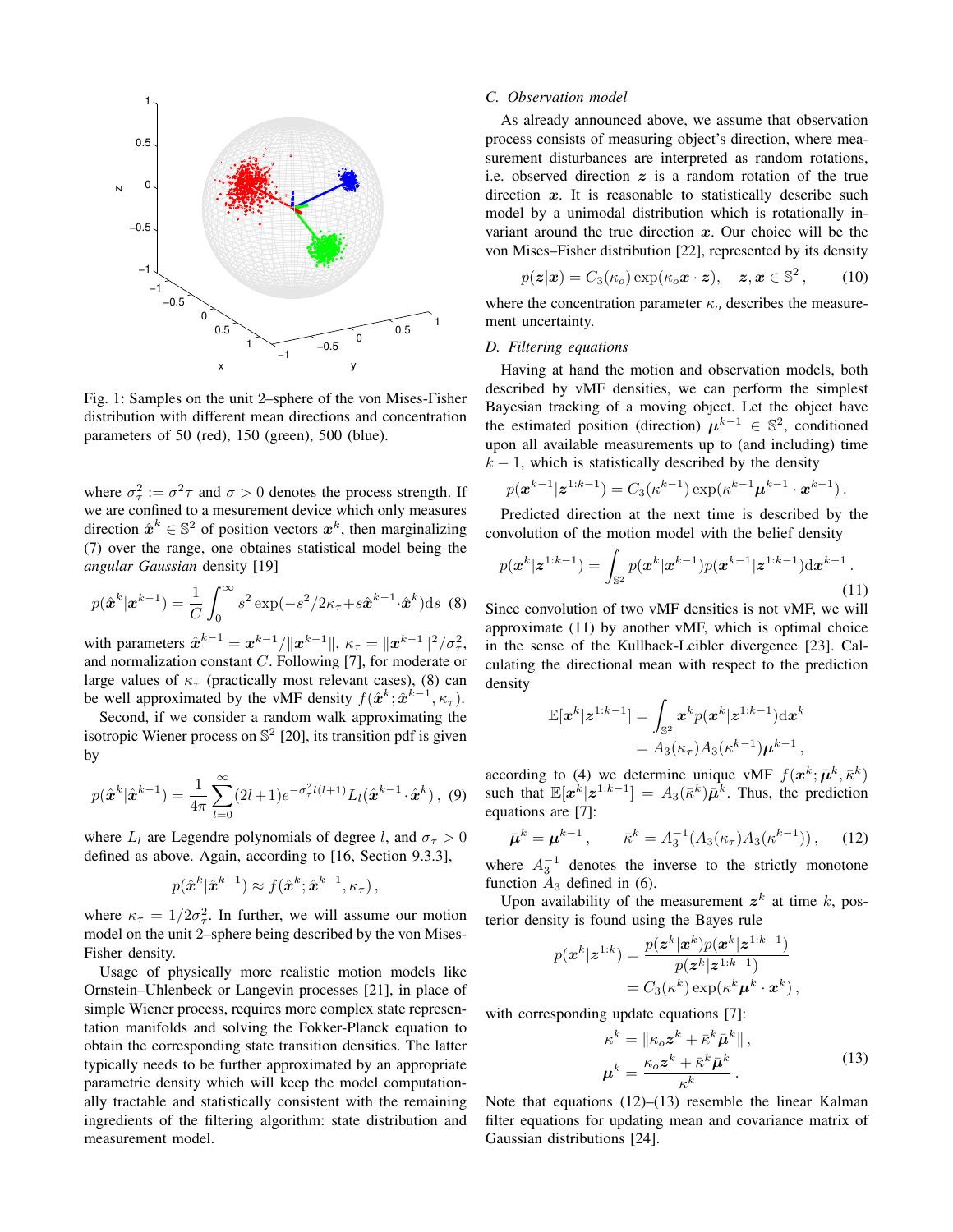## III. TRACKING IN CLUTTER ON THE UNIT 2–SPHERE

Tracking of objects in a cluttered environment requires, among other, to resolve the problem of measurement-toobject association. In this section we recall two basic probabilistic (nonbackscan) approaches, developed in seminal papers of Bar-Shalom et al. [25], [26] in the context of Poisson distributed clutter and linear models described by Gaussian distributions. Here we extend those to directional (spherical) models described by von Mises–Fisher distributions.

# *A. Probabilistic data association filter*

First we assume a single object in track with multiple measurements where the number of false alarms is a Poisson distributed random variable. Let  $Z^k$  denote the set of all measurements that fall within the validation gate at time  $k$ 

$$
Z^k = \{ \boldsymbol{z}_j^k \ : j = 1, \ldots, m_k \},
$$

and  $Z^{1:k} = \{Z^1, \ldots, Z^k\}$  the history of all measurements within the validation gate. On how the validation gate is calculated for the von Mises-Fisher distribution, please refer to [9]. We want to calculate the conditional probability density  $p(x^k|Z^{1:k})$  for all  $k \ge 1$ . Assume that at a given time  $k - 1$ , the object's direction is described by the vMF density

$$
p(\mathbf{x}^{k-1}|Z^{1:k-1}) = C_3(\kappa^{k-1})\exp(\kappa^{k-1}\mathbf{\mu}^{k-1}\cdot\mathbf{x}^{k-1}).
$$

Obtaining measurements  $Z^k$  we build the following set of hypotheses:

$$
\mathcal{H}_j = \{ \mathbf{z}_j^k \text{ is the correct measurement} \}, \quad j = 1, \dots, m_k,
$$
  
and

 $\mathcal{H}_0 = \{$  none of the gated measurements are correct $\}$ .

Using the total probability formula, the posterior probability density at time  $k$  is given by

$$
p(\mathbf{x}^{k}|Z^{1:k}) = \sum_{j=0}^{m_k} p(\mathbf{x}^{k}|\mathcal{H}_j, Z^{1:k}) P(\mathcal{H}_j|Z^{1:k}).
$$
 (14)

From the definition of  $\mathcal{H}_j$  and using the Bayes rule, for  $j =$  $1, \ldots, m_k$  we have

$$
p(\mathbf{x}^{k}|\mathcal{H}_{j}, Z^{1:k}) = p(\mathbf{x}^{k}|\mathcal{H}_{j}, Z^{k}, Z^{1:k-1})
$$
  
= 
$$
\frac{p(Z^{k}, \mathcal{H}_{j}|\mathbf{x}^{k})p(\mathbf{x}^{k}|Z^{1:k-1})}{p(Z^{k}, \mathcal{H}_{j}|Z^{1:k-1})}
$$
  
= 
$$
\frac{p(\mathbf{z}^{k}_{j}|\mathbf{x}^{k})p(\mathbf{x}^{k}|Z^{1:k-1})}{p(\mathbf{z}^{k}_{j}|Z^{1:k-1})}.
$$
 (15)

Assuming that the likelihood and the prior density are both vMF with respective parameters  $z_j^k, \kappa_o$ , and  $\bar{\mu}^k, \bar{\kappa}^k$  given by (12), then the posterior density in (15) is also vMF with parameters analogous to those in (13):

$$
\kappa_j^k = \|\kappa_o \mathbf{z}_j^k + \bar{\kappa}^k \bar{\boldsymbol{\mu}}^k\|,
$$
\n
$$
\kappa \ \mathbf{z}^k + \bar{\kappa}^k \bar{\boldsymbol{\mu}}^k.
$$
\n(16)

$$
\mu_j^k = \frac{\kappa_o z_j^k + \bar{\kappa}^k \bar{\mu}^k}{\kappa_j^k}, \quad j = 1, \dots, m_k. \tag{17}
$$

Clearly, for  $j = 0$ ,  $p(x^k | \mathcal{H}_0, Z^{1:k}) = p(x^k | Z^{1:k-1})$ .

Let  $w_j = P(\mathcal{H}_j | Z^{1:k})$  denote the a posteriori probabilities of each feature having originated from the object in track. According to calculations in [26, Appendix]

$$
w_j = \frac{p(z_j^k | \mathcal{H}_j, Z^{1:k-1})}{b + \sum_{l=1}^{m_k} p(z_l^k | \mathcal{H}_l, Z^{1:k-1})}, \quad j = 1, \dots, m_k, (18)
$$
  

$$
w_0 = \frac{b}{1 + \sum_{l=1}^{m_k} (k! \mathcal{H}_l, Z^{1:k-1})},
$$
 (19)

 $\overline{b + \sum_{l=1}^{m_k} p(\boldsymbol{z}_l^k| \mathcal{H}_l, Z^{1:k-1})}$ where  $b = c(1 - p_G p_D)/p_D$ ,  $c > 0$  is the clutter density,

 $p<sub>G</sub>$  is the probability that the correct feature will be inside the validation gate, and  $p_D$  is the probability that the correct feature will be detected. Density  $p(\mathbf{z}_{j}^{k}|\mathcal{H}_{j}, Z^{1:k-1})$  denotes the probability density of a measurement conditioned upon past data and hypothesis that is correct, which is assumed to be known and in our case it is modeled by the vMF density

$$
p(\mathbf{z}_{j}^{k}|\mathcal{H}_{j}, Z^{1:k-1}) = f(\mathbf{z}_{j}^{k}; \bar{\boldsymbol{\mu}}^{k}, \kappa_{S}^{k}), \qquad (20)
$$

where

$$
\kappa_S^k = A_3^{-1}(A_3(\kappa_o)A_3(\bar{\kappa}^k)).
$$
 (21)

Note that parameter  $\kappa_S^k$  has the role analogous to the Kalman innovation for linear models.

Having defined and calculated all the ingredients, posterior density (14) becomes a mixture of vMF densities

$$
p(\mathbf{x}^k | Z^{1:k}) = \sum_{j=0}^{m_k} w_j f(\mathbf{x}^k; \mu_j^k, \kappa_j^k).
$$
 (22)

In order to estimate the object's direction  $\mu^k \in \mathbb{S}^2$ , we calculate the directional mean

$$
\mathbb{E}[\boldsymbol{x}^k|Z^{1:k}]=\int_{\mathbb{S}^2}\boldsymbol{x}^kp(\boldsymbol{x}^k|Z^{1:k})\mathrm{d}\boldsymbol{x}^k=\sum_{j=0}^{m_k}w_jA_3(\kappa_j^k)\boldsymbol{\mu}_j^k,
$$

and, using (4), determine the unique vMF density  $f(\mathbf{x}^k; \mathbf{\mu}^k, \kappa^k)$ , which is the best approximation of (22) in the sense of the Kullback–Leibler divergence by solving

$$
\kappa^k = A_3^{-1} \left( \left\| \sum_{j=0}^{m_k} w_j A_3(\kappa_j^k) \boldsymbol{\mu}_j^k \right\| \right), \tag{23}
$$

$$
\boldsymbol{\mu}^k = \left(\sum_{j=0}^{m_k} w_j A_3(\kappa_j^k) \boldsymbol{\mu}_j^k\right) / A_3(\kappa^k). \tag{24}
$$

The latter procedure is the analogon of computing the state estimate and covariance matrix from the mixture of Gaussians representing the posterior densities in [25], [26].

# *B. Joint probabilistic data association filter*

Next we consider the problem of tracking several interfering objects  $\{O_1, \ldots, O_N\}$ , with the number of objects being fixed to  $N$ . The main issue is how to appropriately assign features to objects in track. In principle, PDA filter approach could be applied for each object separately, but this would implicitly assume that all measurement features originated by another object in track are Poisson distributed clutter [26], and we would like to avoid such a rough assumption.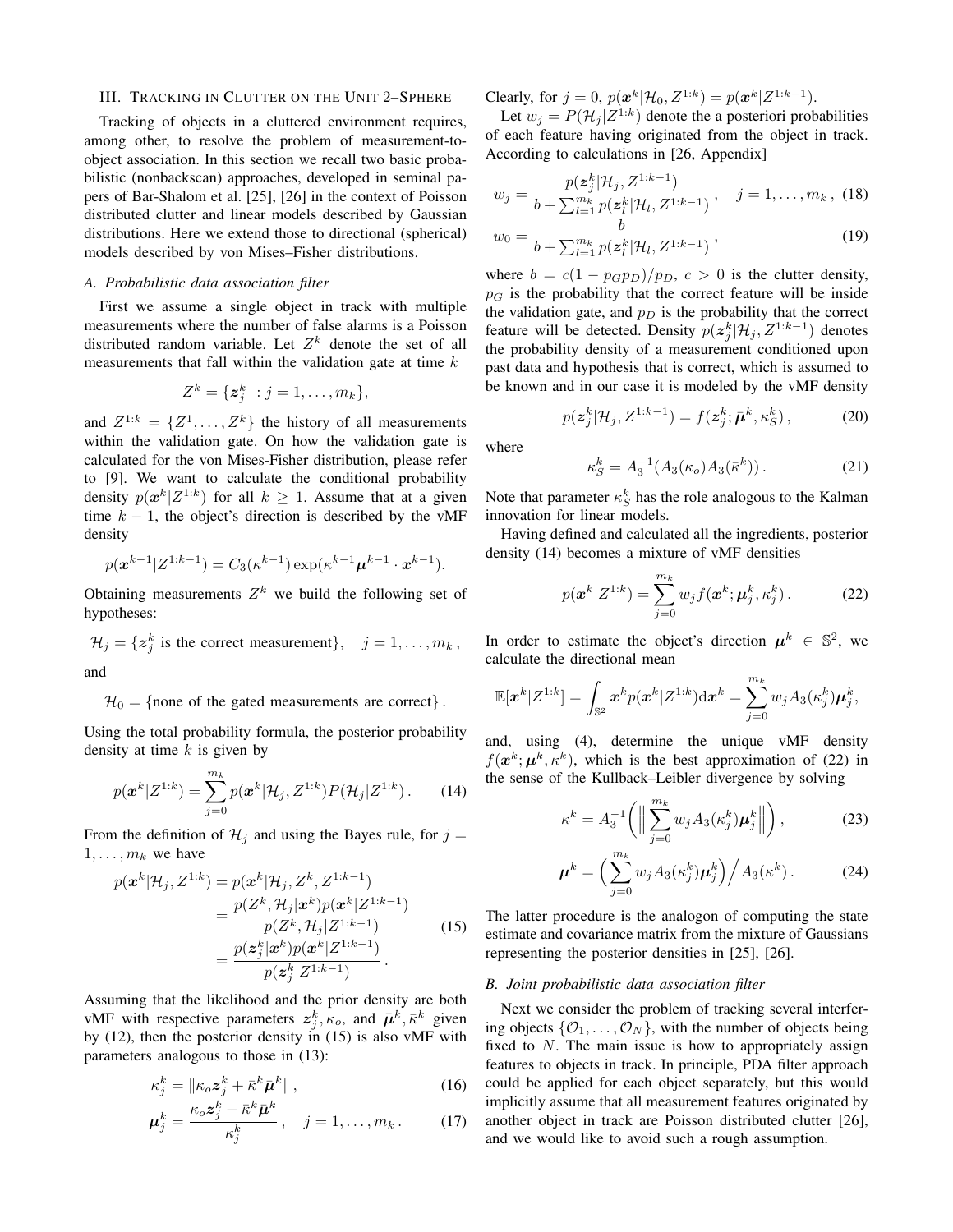Let  $\bm{X}^k = \{\bm{x}_1^k, \dots, \bm{x}_N^k\} \subset \mathbb{S}^2$  denotes the set of object's states (directions) at time  $k$ , and assume that at a given time  $k-1$  position of each object  $\mathcal{O}_i$  is described by the vMF density

$$
p(\mathbf{x}_{i}^{k-1}|Z^{1:k-1}) = C_{3}(\kappa_{i}^{k-1}) \exp(\kappa_{i}^{k-1}\boldsymbol{\mu}_{i}^{k-1} \cdot \mathbf{x}_{i}^{k-1}).
$$

Upon availability of a set of new measurements  $Z^k = \{ \boldsymbol{z}_j^k \ :$  $j = 1, \ldots, m_k$ , the following set of hypotheses is built:

$$
\mathcal{H}_{ij} = \{ \mathbf{z}_j^k \text{ is caused by } \mathcal{O}_i \}, \quad j = 1, \ldots, m_k,
$$

and

# $\mathcal{H}_{i0} = \{\text{none of the measurements is caused by } \mathcal{O}_i\}.$

Again, the total probability formula implies that the posterior density for object  $\mathcal{O}_i$  at time k is given by

$$
p(\boldsymbol{x}_{i}^{k}|\boldsymbol{Z}^{1:k})=\sum_{j=0}^{m_{k}}p(\boldsymbol{x}_{i}^{k}|\mathcal{H}_{ij},\boldsymbol{Z}^{1:k})P(\mathcal{H}_{ij}|\boldsymbol{Z}^{1:k}),
$$
 (25)

where densities  $p(x_i^k | \mathcal{H}_{ij}, Z^{1:k})$  are computed following the same lines and assumptions as in the previous PDA filter approach. They are vMF densities  $f(\mathbf{x}_i^k; \boldsymbol{\mu}_{ij}^k, \kappa_{ij}^k)$  with parameters

$$
\kappa_{ij}^k = \|\kappa_o \mathbf{z}_j^k + \bar{\kappa}_i^k \bar{\boldsymbol{\mu}}_i^k\|,
$$
\n
$$
(26)
$$

$$
\mu_{ij}^k = \frac{\kappa_o z_j^k + \bar{\kappa}_i^k \bar{\mu}_i^k}{\kappa_{ij}^k}, \quad j = 1, \dots, m_k, \quad (27)
$$

and  $\kappa_{i0}^k = \bar{\kappa}_i^k$  and  $\boldsymbol{\mu}_{i0}^k = \bar{\boldsymbol{\mu}}_i^k$ .

The only difference between PDA filter and JPDA filter is in calculation of a posteriori association probabilities  $w_{ij} = P(\mathcal{H}_{ij} | Z^{1:k})$ , where JPDA filter takes into account measurement-to-object association events jointly across the set of objects. This means that hypothesis  $\mathcal{H}_{ij}$  consists of all *valid joint association events*  $\mathcal E$  which assign feature  $z_j^k$  to object  $\mathcal{O}_i$ . By valid joint association events we consider those which assert that every feature lying within the validation gate region can originate from at most one object and every object can generate at most one feature. Thus, they partition the hypothesis  $\mathcal{H}_{ij}$  and

$$
w_{ij} = \sum_{\mathcal{E} \in \mathcal{H}_{ij}} P(\mathcal{E}|Z^{1:k}), \quad j = 1, \dots, m_k, \qquad (28)
$$

$$
w_{i0} = 1 - \sum_{j=1}^{m_k} w_{ij}.
$$
 (29)

In order to compute  $P(\mathcal{E}|Z^{1:k})$ , two auxiliary indicator functions are introduced: *measurement association indicator*  $\varphi_j(\mathcal{E})$ , which indicates whether in event  $\mathcal{E}$  measurement  $z_j^k$ is associated with any object, and *target detection indicator*  $\delta_i(\mathcal{E})$ , which indicates whether in  $\mathcal{E}$  any measurement is associated with object  $\mathcal{O}_i$ . Following [26] and using vMF model instead of the Gaussian, we obtain

$$
P(\mathcal{E}|Z^{1:k}) = B(\mathcal{E}) \prod_{\substack{l=1 \ \varphi_l(\mathcal{E})=1}}^{m_k} f(\mathbf{z}_l^k; \bar{\boldsymbol{\mu}}_{i_l}^k, \kappa_{S,i_l}^k)
$$

with  $\kappa_{S,i_l}^k = A_3^{-1}(A_3(\kappa_o)A_3(\bar{\kappa}_{i_l}^k))$  analogous to (21), where  $i_l$  is the object index with which measurement  $z_l^k$  is associated. Next,

$$
B(\mathcal{E}) = \frac{c^{\phi(\mathcal{E})}}{p_G^{\alpha(\mathcal{E})}C} \prod_{\substack{i=1 \ \delta_i(\mathcal{E})=1}}^N p_D^i \prod_{\substack{i=1 \ \delta_i(\mathcal{E})=0}}^N (1-p_D^i),
$$

where  $\phi(\mathcal{E})$  is the number of false features in joint event  $\mathcal{E}$ , which is assumed Poisson distributed,  $\alpha(\mathcal{E}) = \sum_{j=1}^{m_k} \varphi_j(\mathcal{E})$ is the number of measurement-to-object associations in  $\mathcal{E}$ ,  $p<sub>G</sub>$  is the probability that the correct measurement will be inside the validation gate,  $p_D^i$  is the detection probability of object  $\mathcal{O}_i$ , and C is the normalization constant.

Posterior density (25) for object  $\mathcal{O}_i$  is again a mixture of vMF densities, and the estimated posterior direction  $\mu_i^k$  with uncertainty  $\kappa_i^k$  is calculated via

$$
\kappa_i^k = A_3^{-1} \left( \left\| \sum_{j=0}^{m_k} w_{ij} A_3(\kappa_{ij}^k) \boldsymbol{\mu}_{ij}^k \right\| \right), \tag{30}
$$

$$
\boldsymbol{\mu}_i^k = \left(\sum_{j=0}^{m_k} w_{ij} A_3(\kappa_{ij}^k) \boldsymbol{\mu}_{ij}^k\right) / A_3(\kappa_i^k). \tag{31}
$$

# IV. SYNTHETIC DATA EXPERIMENTS

In order to test the performance of the 2–sphere PDA and JPDA filter, we have simulated trajectories of a maneuvering object in 3D, where the dynamics of the system were described by a jump-state Markov model [27]. In order to make the simulations as realistic as possible (i) the trajectories were corrupted with Gaussian noise in the 3D Euclidean coordinates prior to projecting the noisy positions to the unit sphere, (ii) the probability of detection was  $p_D = 0.95$  and (iii) false alarms were simulated as a Poisson process on the unit 2–sphere with the mean value  $\lambda = \beta \mu(\mathbb{S}^2) = \beta \cdot 4\pi$ , where  $\mu$  denotes the area measure on  $\mathbb{S}^2$  and the intensity  $\beta$  was defined as the number of measurements per solid radian. Hence, on average we could expect  $4\pi\beta$  false alarms per sensor frame sampled from a uniform distribution on the unit 2–sphere. The experiments involving the PDA and the JPDA filter were envisaged so as to simulate tracking on the 2–sphere of a single moving object and multiple moving objects in clutter, respectively.

The experimental results of the tracking task involving PDA filter are shown in Fig. 2. The trajectory of the single moving object (black) and corresponding estimated trajectory (green) are shown in Fig. 2a. Azimuth and elevation for both trajectories as well as false alarms represented by red pluses are shown in Figs. 2b and 2c, respectively. The error, calculated as the great circle distance between the real and the estimated trajectories, is shown in Fig. 2d. The gained mean error value equals to  $0.84^\circ$ , which confirmed the prospects of the method even with high false alarm rate.

The experimental results of the tracking task for JPDA filter are shown in Fig. 3. The trajectories of three moving objects (black) and corresponding estimated trajectories (red, green and blue) are shown in Fig. 3a. Azimuth and elevation for all the trajectories as well as false alarms represented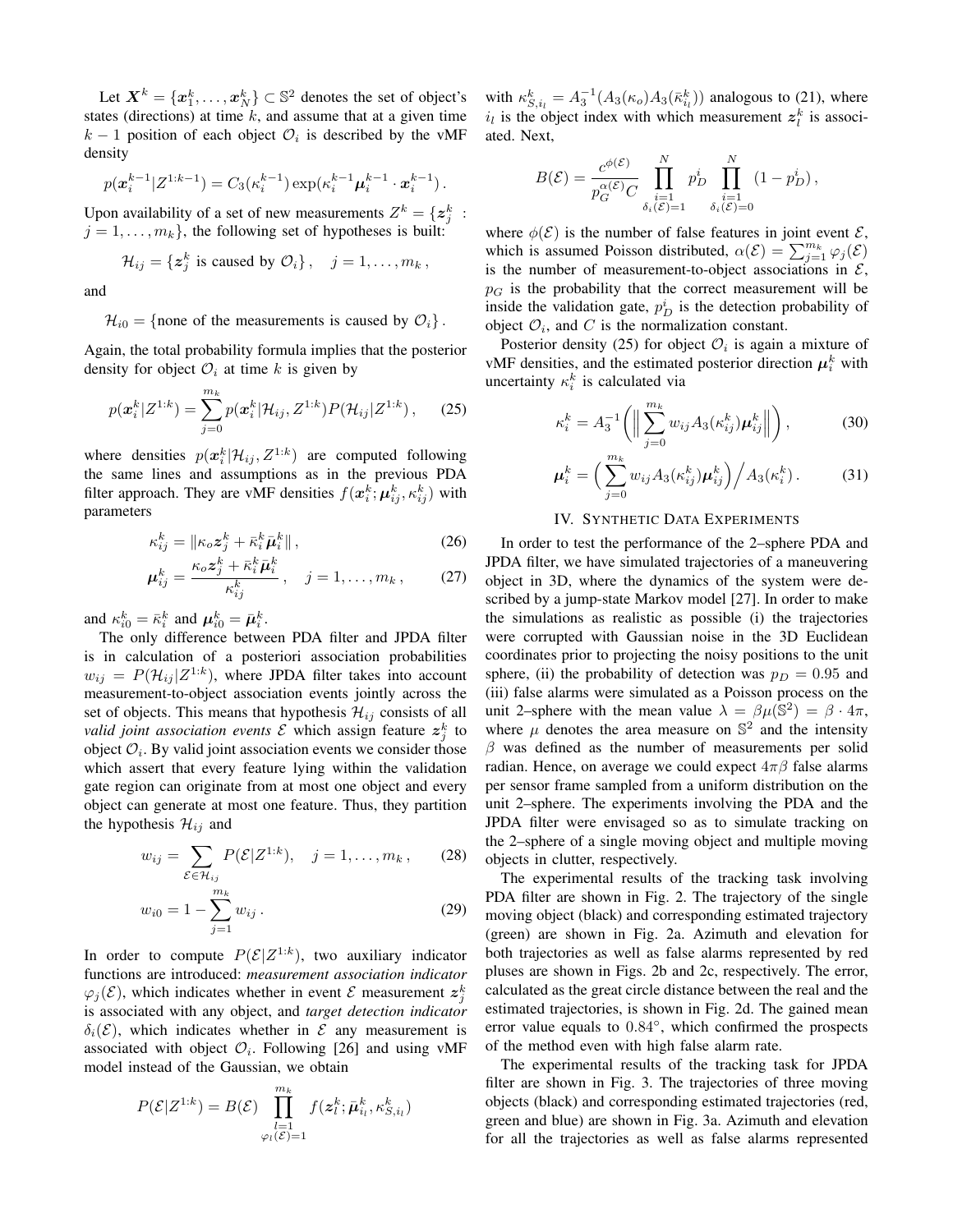

Fig. 2: The experimental results of the tracking task for the PDA filter. The solid green line represents the estimated direction, while the solid black line is the ground truth in (a), (b), and (c). The red plus signs in (b) and (c) represent false alarms.

by red pluses are shown in Figs. 3b and 3c, respectively. The error, calculated as the great circle distance between the true and the estimated trajectories, is shown in Fig. 3d. The gained mean error values for all the tracks stayed beneath 1 ◦ , confirming the effectiveness of the proposed method. However, the approach presented in this paper estimates only the direction of the objects without taking into account its motion model, thus not predicting the future positions of the tracked objects. This can cause, for example, that two filters either switch their tracked trajectories or both start tracking the same object. Resolving this problem will be the aim of our future research.

# V. CONCLUSION

In the present paper we have proposed methods for tracking single and multiple moving objects in clutter, where the observation consisted of only the objects's directions. The methods are based on Bayesian tracking with an isotropic distribution on the unit 2–sphere, namely the von Mises-Fisher distribution, and the data association logic of the PDA and JPDA filters. For single object tracking we have derived the PDA filter equations by assuming a moving object in a Poisson distributed clutter. This has resulted with a mixture of hypotheses represented as von Mises-Fisher densities which were weighted by the a posteriori probability that the selected measurement is correct. For multiple object tracking the JPDA filter was derived under similar assumptions which again resulted with a mixture of hypotheses represented as von Mises-Fisher densities, where each component was weighted by the a posteriori probability of the association event. The final single component estimate for each object in track, both in the PDA and JPDA filter case, was obtained by preserving the first moment of the spherical distribution which is optimal in the Kullback-Leibler sense. In the end, the proposed methods were tested on synthetic data examples simulating a scenario of tracking a single and multiple objects in clutter on the unit 2–sphere.

# ACKNOWLEDGMENT

This work has been partially supported by European Community's Seventh Framework Programme under Grant agreement No. 285939 (ACROSS) and from the European Regional Development Fund by the project VISTA - Computer Vision Innovations for Safe Traffic (IPA2007/HR/16IPO/001- 040514). The authors would also like to thank Srećko Jurić-Kavelj for sharing his JPDA filter source code [28].

#### **REFERENCES**

- [1] S. Blackman and R. Popoli, *Design and Analysis of Modern Tracking Systems*. Artech House Publishers, 1999.
- [2] Y. Bar-Shalom and E. Tse, "Sonar tracking of multiple targets using joint probabilistic data association filter," *Automatica*, vol. 11, pp. 451– 460, 1975.
- [3] D. Reid, "An algorithm for tracking multiple targets," *IEEE Transactions on Automatic Control*, vol. 24, no. 6, pp. 843–854, 1979.
- [4] R. P. S. Mahler, "Multitarget Bayes filtering via first-order multitarget moments," *IEEE Transactions on Aerospace and Electronic Systems*, vol. 39, no. 4, pp. 1152–1178, Oct. 2003.
- [5] K. Panta, D. E. Clark, and B.-N. Vo, "Data association and track management for the Gaussian mixture probability hypothesis density filter," *IEEE Transactions on Aerospace and Electronic Systems*, vol. 45, no. 3, pp. 1003–1016, 2009.